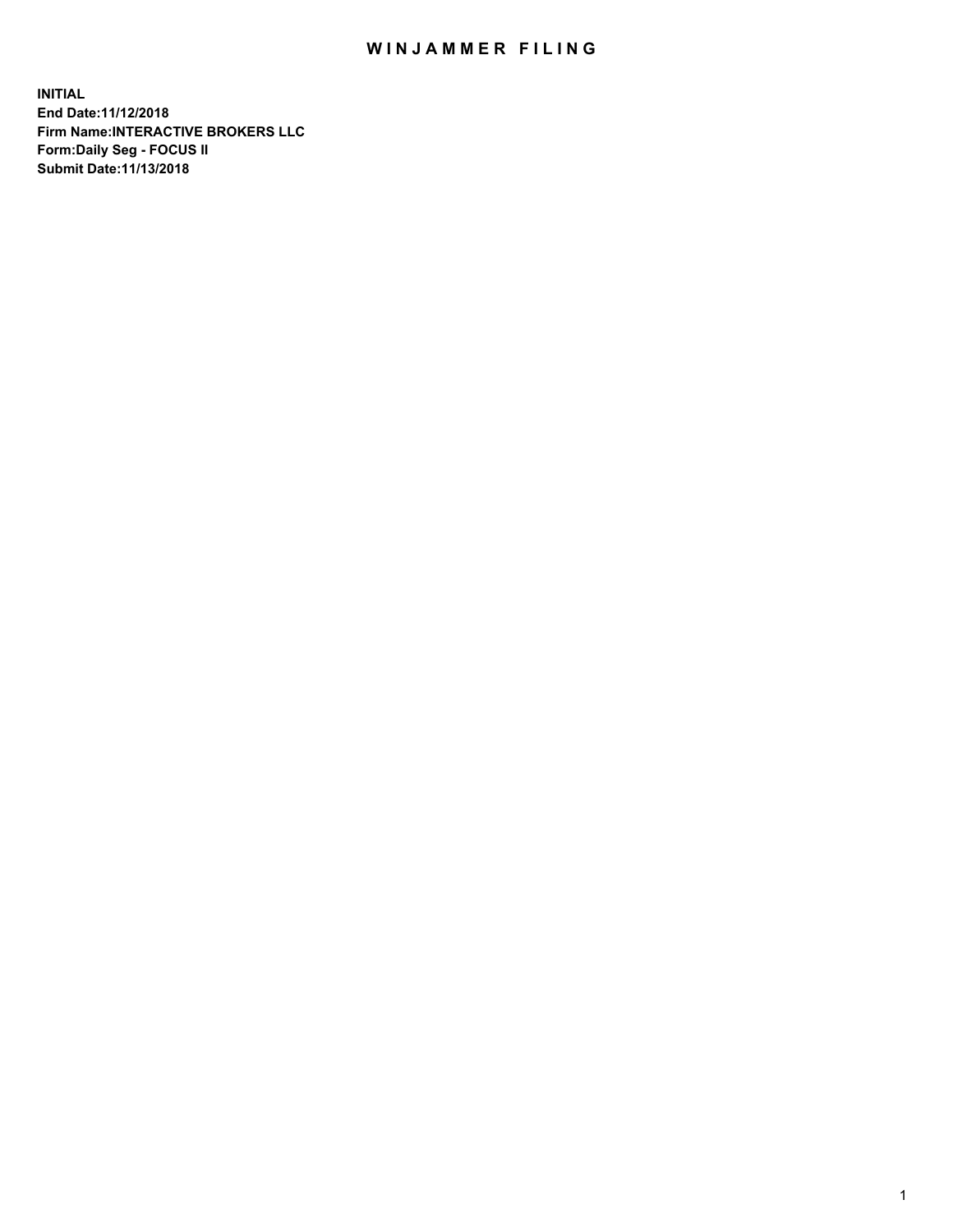**INITIAL End Date:11/12/2018 Firm Name:INTERACTIVE BROKERS LLC Form:Daily Seg - FOCUS II Submit Date:11/13/2018 Daily Segregation - Cover Page**

| Name of Company                                                                                                                                                                                                                                                                                                                | <b>INTERACTIVE BROKERS LLC</b>                                                                  |
|--------------------------------------------------------------------------------------------------------------------------------------------------------------------------------------------------------------------------------------------------------------------------------------------------------------------------------|-------------------------------------------------------------------------------------------------|
| <b>Contact Name</b>                                                                                                                                                                                                                                                                                                            | James Menicucci                                                                                 |
| <b>Contact Phone Number</b>                                                                                                                                                                                                                                                                                                    | 203-618-8085                                                                                    |
| <b>Contact Email Address</b>                                                                                                                                                                                                                                                                                                   | jmenicucci@interactivebrokers.c<br>om                                                           |
| FCM's Customer Segregated Funds Residual Interest Target (choose one):<br>a. Minimum dollar amount: ; or<br>b. Minimum percentage of customer segregated funds required:%; or<br>c. Dollar amount range between: and; or<br>d. Percentage range of customer segregated funds required between:% and%.                          | $\overline{\mathbf{0}}$<br>$\overline{\mathbf{0}}$<br>155,000,000 245,000,000<br>0 <sub>0</sub> |
| FCM's Customer Secured Amount Funds Residual Interest Target (choose one):<br>a. Minimum dollar amount: ; or<br>b. Minimum percentage of customer secured funds required:% ; or<br>c. Dollar amount range between: and; or<br>d. Percentage range of customer secured funds required between:% and%.                           | $\overline{\mathbf{0}}$<br>$\overline{\mathbf{0}}$<br>80,000,000 120,000,000<br>0 <sub>0</sub>  |
| FCM's Cleared Swaps Customer Collateral Residual Interest Target (choose one):<br>a. Minimum dollar amount: ; or<br>b. Minimum percentage of cleared swaps customer collateral required:% ; or<br>c. Dollar amount range between: and; or<br>d. Percentage range of cleared swaps customer collateral required between:% and%. | $\overline{\mathbf{0}}$<br>$\underline{\mathbf{0}}$<br>0 <sub>0</sub><br>0 <sub>0</sub>         |

Attach supporting documents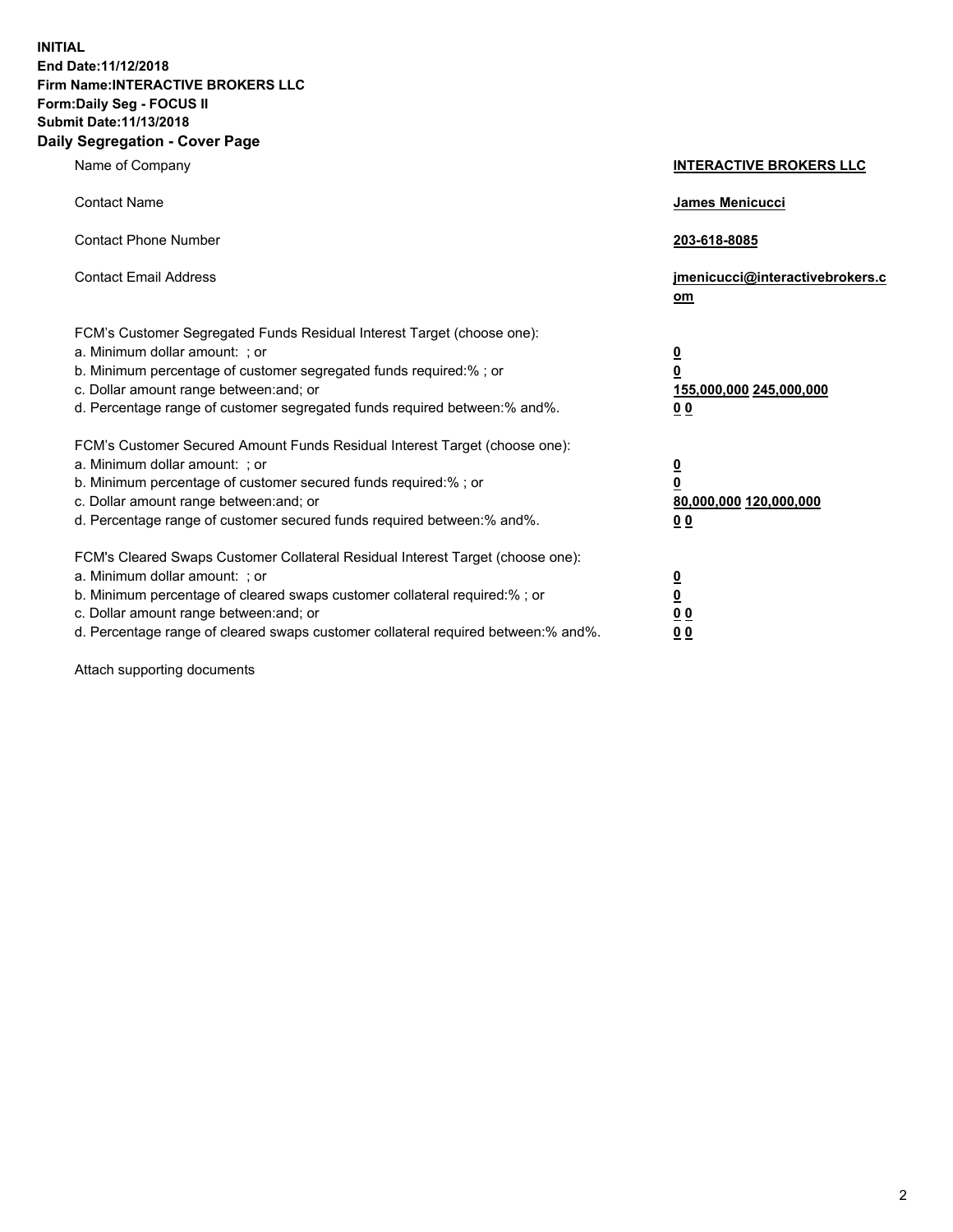## **INITIAL End Date:11/12/2018 Firm Name:INTERACTIVE BROKERS LLC Form:Daily Seg - FOCUS II Submit Date:11/13/2018 Daily Segregation - Secured Amounts**

|     | Daily Segregation - Secured Amounts                                                                  |                                                 |
|-----|------------------------------------------------------------------------------------------------------|-------------------------------------------------|
|     | Foreign Futures and Foreign Options Secured Amounts                                                  |                                                 |
|     | Amount required to be set aside pursuant to law, rule or regulation of a foreign                     | $0$ [7305]                                      |
|     | government or a rule of a self-regulatory organization authorized thereunder                         |                                                 |
| 1.  | Net ledger balance - Foreign Futures and Foreign Option Trading - All Customers                      |                                                 |
|     | A. Cash                                                                                              | 472,544,952 [7315]                              |
|     | B. Securities (at market)                                                                            | $0$ [7317]                                      |
| 2.  | Net unrealized profit (loss) in open futures contracts traded on a foreign board of trade            | -30,392,851 [7325]                              |
| 3.  | Exchange traded options                                                                              |                                                 |
|     | a. Market value of open option contracts purchased on a foreign board of trade                       | 46,358 [7335]                                   |
|     | b. Market value of open contracts granted (sold) on a foreign board of trade                         | -72,814 [7337]                                  |
| 4.  | Net equity (deficit) (add lines 1. 2. and 3.)                                                        | 442,125,645 [7345]                              |
| 5.  | Account liquidating to a deficit and account with a debit balances - gross amount                    | 5,851 [7351]                                    |
|     | Less: amount offset by customer owned securities                                                     | 0 [7352] 5,851 [7354]                           |
| 6.  | Amount required to be set aside as the secured amount - Net Liquidating Equity                       | 442,131,496 [7355]                              |
|     | Method (add lines 4 and 5)                                                                           |                                                 |
| 7.  | Greater of amount required to be set aside pursuant to foreign jurisdiction (above) or line          | 442,131,496 [7360]                              |
|     | 6.                                                                                                   |                                                 |
|     | FUNDS DEPOSITED IN SEPARATE REGULATION 30.7 ACCOUNTS                                                 |                                                 |
| 1.  | Cash in banks                                                                                        |                                                 |
|     | A. Banks located in the United States                                                                | 64,222,183 [7500]                               |
|     | B. Other banks qualified under Regulation 30.7                                                       | 0 [7520] 64,222,183 [7530]                      |
| 2.  | Securities                                                                                           |                                                 |
|     | A. In safekeeping with banks located in the United States                                            | 398,084,948 [7540]                              |
|     | B. In safekeeping with other banks qualified under Regulation 30.7                                   | 0 [7560] 398,084,948 [7570]                     |
| 3.  | Equities with registered futures commission merchants                                                |                                                 |
|     | A. Cash                                                                                              | $0$ [7580]                                      |
|     | <b>B.</b> Securities                                                                                 | $0$ [7590]                                      |
|     | C. Unrealized gain (loss) on open futures contracts                                                  | $0$ [7600]                                      |
|     | D. Value of long option contracts                                                                    | $0$ [7610]                                      |
|     | E. Value of short option contracts                                                                   | 0 [7615] 0 [7620]                               |
| 4.  | Amounts held by clearing organizations of foreign boards of trade                                    |                                                 |
|     | A. Cash                                                                                              | $0$ [7640]                                      |
|     | <b>B.</b> Securities                                                                                 | $0$ [7650]                                      |
|     |                                                                                                      |                                                 |
|     | C. Amount due to (from) clearing organization - daily variation<br>D. Value of long option contracts | $0$ [7660]<br>$0$ [7670]                        |
|     |                                                                                                      |                                                 |
| 5.  | E. Value of short option contracts                                                                   | 0 [7675] 0 [7680]                               |
|     | Amounts held by members of foreign boards of trade                                                   |                                                 |
|     | A. Cash                                                                                              | 148,465,776 [7700]                              |
|     | <b>B.</b> Securities                                                                                 | $0$ [7710]                                      |
|     | C. Unrealized gain (loss) on open futures contracts                                                  | -21,465,479 [7720]                              |
|     | D. Value of long option contracts                                                                    | 46,358 [7730]                                   |
|     | E. Value of short option contracts                                                                   | <u>-72,814</u> [7735] <u>126,973,841</u> [7740] |
| 6.  | Amounts with other depositories designated by a foreign board of trade                               | $0$ [7760]                                      |
| 7.  | Segregated funds on hand                                                                             | $0$ [7765]                                      |
| 8.  | Total funds in separate section 30.7 accounts                                                        | 589,280,972 [7770]                              |
| 9.  | Excess (deficiency) Set Aside for Secured Amount (subtract line 7 Secured Statement                  | 147,149,476 [7380]                              |
|     | Page 1 from Line 8)                                                                                  |                                                 |
| 10. | Management Target Amount for Excess funds in separate section 30.7 accounts                          | 80,000,000 [7780]                               |
| 11. | Excess (deficiency) funds in separate 30.7 accounts over (under) Management Target                   | 67,149,476 [7785]                               |
|     |                                                                                                      |                                                 |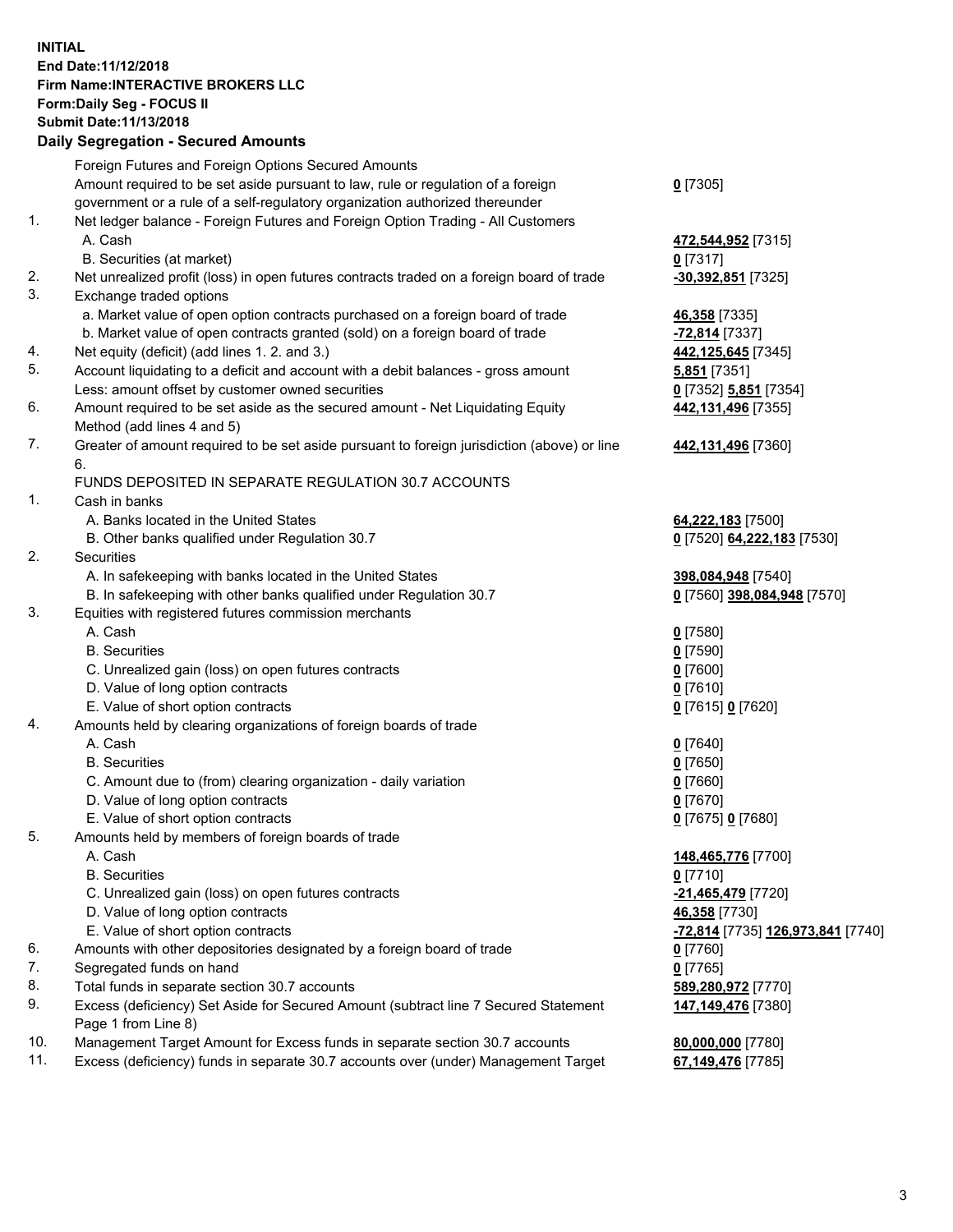**INITIAL End Date:11/12/2018 Firm Name:INTERACTIVE BROKERS LLC Form:Daily Seg - FOCUS II Submit Date:11/13/2018 Daily Segregation - Segregation Statement** SEGREGATION REQUIREMENTS(Section 4d(2) of the CEAct) 1. Net ledger balance A. Cash **4,015,322,791** [7010] B. Securities (at market) **0** [7020] 2. Net unrealized profit (loss) in open futures contracts traded on a contract market **-72,274,063** [7030] 3. Exchange traded options A. Add market value of open option contracts purchased on a contract market **457,834,021** [7032] B. Deduct market value of open option contracts granted (sold) on a contract market **-537,144,218** [7033] 4. Net equity (deficit) (add lines 1, 2 and 3) **3,863,738,531** [7040] 5. Accounts liquidating to a deficit and accounts with debit balances - gross amount **317,940** [7045] Less: amount offset by customer securities **0** [7047] **317,940** [7050] 6. Amount required to be segregated (add lines 4 and 5) **3,864,056,471** [7060] FUNDS IN SEGREGATED ACCOUNTS 7. Deposited in segregated funds bank accounts A. Cash **462,630,015** [7070] B. Securities representing investments of customers' funds (at market) **2,360,030,674** [7080] C. Securities held for particular customers or option customers in lieu of cash (at market) **0** [7090] 8. Margins on deposit with derivatives clearing organizations of contract markets A. Cash **8,318,046** [7100] B. Securities representing investments of customers' funds (at market) **1,305,936,882** [7110] C. Securities held for particular customers or option customers in lieu of cash (at market) **0** [7120] 9. Net settlement from (to) derivatives clearing organizations of contract markets **-8,423,011** [7130] 10. Exchange traded options A. Value of open long option contracts **457,986,858** [7132] B. Value of open short option contracts **-523,924,479** [7133] 11. Net equities with other FCMs A. Net liquidating equity **0** [7140] B. Securities representing investments of customers' funds (at market) **0** [7160] C. Securities held for particular customers or option customers in lieu of cash (at market) **0** [7170] 12. Segregated funds on hand **0** [7150] 13. Total amount in segregation (add lines 7 through 12) **4,062,554,985** [7180] 14. Excess (deficiency) funds in segregation (subtract line 6 from line 13) **198,498,514** [7190] 15. Management Target Amount for Excess funds in segregation **155,000,000** [7194]

16. Excess (deficiency) funds in segregation over (under) Management Target Amount Excess

**43,498,514** [7198]